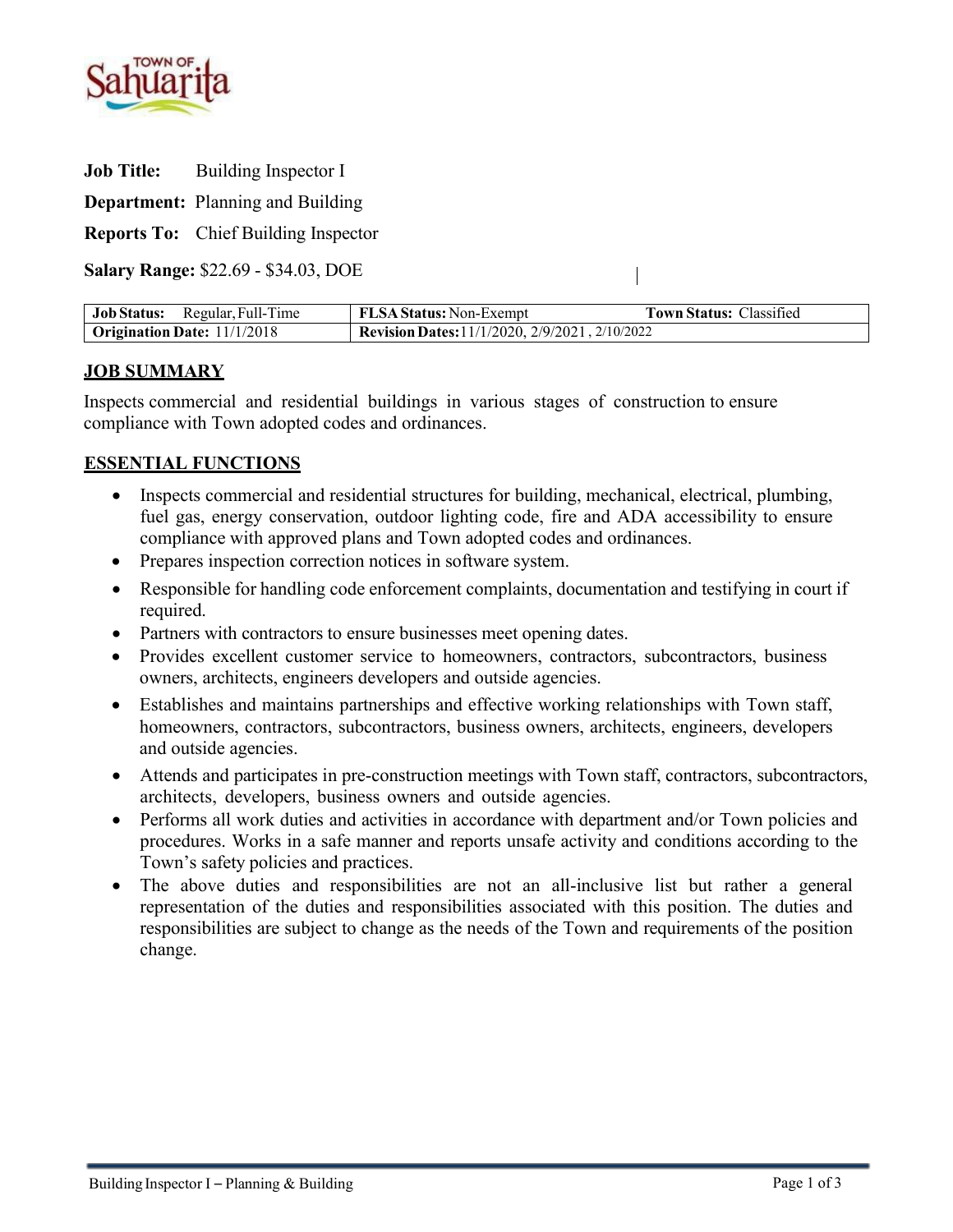

# **KNOWLEDGE, SKILLS & ABILITIES**

To perform this job successfully, an individual must be able to perform each essential duty satisfactorily. Reasonable accommodations may be made to enable individuals with disabilities to perform the essential functions.

- Knowledge of current Town adopted codes and ordinances.
- Skills at organizing time and work wisely and efficiently in an environment subject to interruptions and changing priorities.
- Skills in monitoring and ensuring all inspections are done in compliance with Town codes, ordinances, industry standards, plans and specifications.
- Skills at maintaining accurate records of permits, inspections and violations.
- Skills in operating specialized computer software and applications.
- Knowledge of safety practices on construction sites.
- Ability to read and interpret project construction plans and specifications.
- Ability to prepare clear and concise written comments with references to code sections.
- Ability to resolve issues on non-compliant work with contractors and other agencies.
- Ability to communicate effectively and establish and maintain effective working relationships.
- Ability to exert physical effort including, but not limited to, lifting, carrying, pushing and/or pulling, etc. of objects and materials of moderate weight (generally 25 pounds).
- Ability to work outdoors in extremes of heat, cold and inclement weather with potential exposure to dust, dirt, loud noises, construction activities/materials, walking on uneven terrain for extended periods of time and climbing ladders and scaffolding.

## **MINIMUM QUALIFICATIONS**

- High school diploma or General Equivalency Diploma (G.E.D.).
- Three (3) years experience in at least one or a combination of the following areas: building inspector, project manager, and construction trades or building design; or any equivalent combination of Formal Education and Experience sufficient to perform the Essential Functions.
- International Code Council (ICC) Residential certification in **one of the below within 6 months of hire** and a **second within 12 months of hire**:
	- Building, Electrical, Mechanical, or Plumbing
- Valid Driver's License required. Arizona Driver's License within ten days of hire.
- Must be able to pass a background investigation.

## **PREFERRED QUALIFICATIONS**

- Four years commercial construction work experience or commercial inspection experience with municipal experience.
- Residential combination inspector certification by the International Code Council (ICC).

This job description does not constitute an employment agreement between the Town of Sahuarita and the employee and is subject to change by the Town of Sahuarita as needed.

The Town of Sahuarita is an Equal Opportunity Employer. In compliance with the Americans with Disabilities Act, the Town of Sahuarita will provide reasonable accommodations to qualified individuals